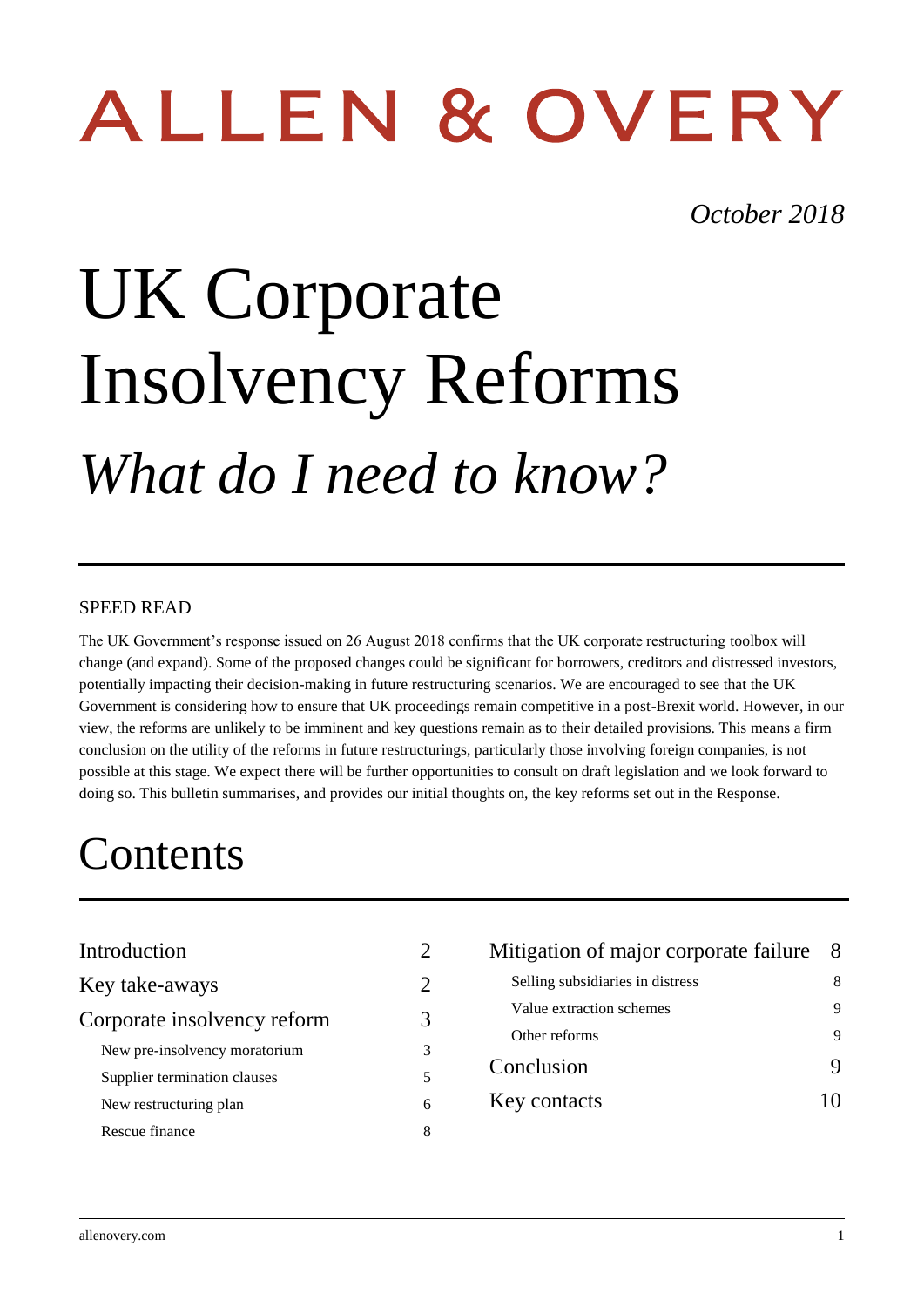# <span id="page-1-0"></span>Introduction

On 26th August 2018 the Department for Business, Energy and Industrial Strategy (BEIS) published the Government's Response (the **Response**) to a consultation on Insolvency and Corporate Governance issued in March  $2018<sup>1</sup>$  and an earlier Review of Corporate Insolvency Framework consultation held in  $2016^2$ .

The consultations sought views from stakeholders on new proposals aimed at improving the UK's corporate governance and insolvency framework. The March 2018 consultation can be seen partly as a response to a number of high profile business failures in the UK such as BHS and Carillion and many saw the 2016 consultation as the UK Government's response to certain European initiatives, in particular the European consultation issued earlier in 2016 which resulted in the proposal for a new European Directive on preventative restructuring frameworks (the **European Restructuring Framework Directive**) 3 .

Both consultations can be viewed as a proactive step to improve the UK's insolvency regime so as to achieve

# <span id="page-1-1"></span>Key take-aways

"best in class" status, promote business rescue and encourage investment.

The Response summarises the stakeholder responses received to both consultations and sets out the Government's proposed next steps. Those steps will either take the form of legislative reform or further consultation. The timing of such next steps is unclear, particularly given the current focus on Brexit related legislation. We suspect, though, that we are unlikely to see the reforms come into force until post April 2019.

This note summarises concrete proposals for legislative change made by the Government which we consider to be of most relevance to the restructuring community.

<u>.</u>

The European Restructuring Framework Directive is available at: [https://eur-lex.europa.eu/legal](https://eur-lex.europa.eu/legal-content/EN/TXT/PDF/?uri=CELEX:52016PC0723&from=EN)[content/EN/TXT/PDF/?uri=CELEX:52016PC0723&from=EN](https://eur-lex.europa.eu/legal-content/EN/TXT/PDF/?uri=CELEX:52016PC0723&from=EN)

- 1. **Timing is unclear**. The Response refers to legislation "*as soon as parliamentary time permits*" but, with all the Brexit related legislation, this may not be for some time. We would hope that there will be the opportunity to comment on draft legislation in due course.
- 2. **Key parts of the proposals are unclear**. For example, there is uncertainty as to whether the cross-class cram down of a dissenting class will apply to shareholders as well as creditors (it is hoped and assumed that it will).
- 3. The **invalidity of** *ipso facto* **clauses** (clauses purporting to allow termination on, among other grounds, the commencement of insolvency proceedings) in all contracts, not just those relating to essential services, is new and contentious. There will need to be complex and multiple exclusions for financial and derivative transactions.
- 4. Some of the proposed changes (eg the moratorium and restructuring plan with potential cram-down of a dissenting class) echo proposals in the **European Restructuring Framework Directive**. Arguably, in a post Brexit world we will get the option to pick

The Response and the March 2018 consultation are available at: [https://www.gov.uk/government/consultations/insolvency-and](https://www.gov.uk/government/consultations/insolvency-and-corporate-governance)[corporate-governance](https://www.gov.uk/government/consultations/insolvency-and-corporate-governance) 

 $2$  The 2016 consultation is available at: [https://www.gov.uk/government/consultations/a-review-of-the](https://www.gov.uk/government/consultations/a-review-of-the-corporate-insolvency-framework)[corporate-insolvency-framework](https://www.gov.uk/government/consultations/a-review-of-the-corporate-insolvency-framework)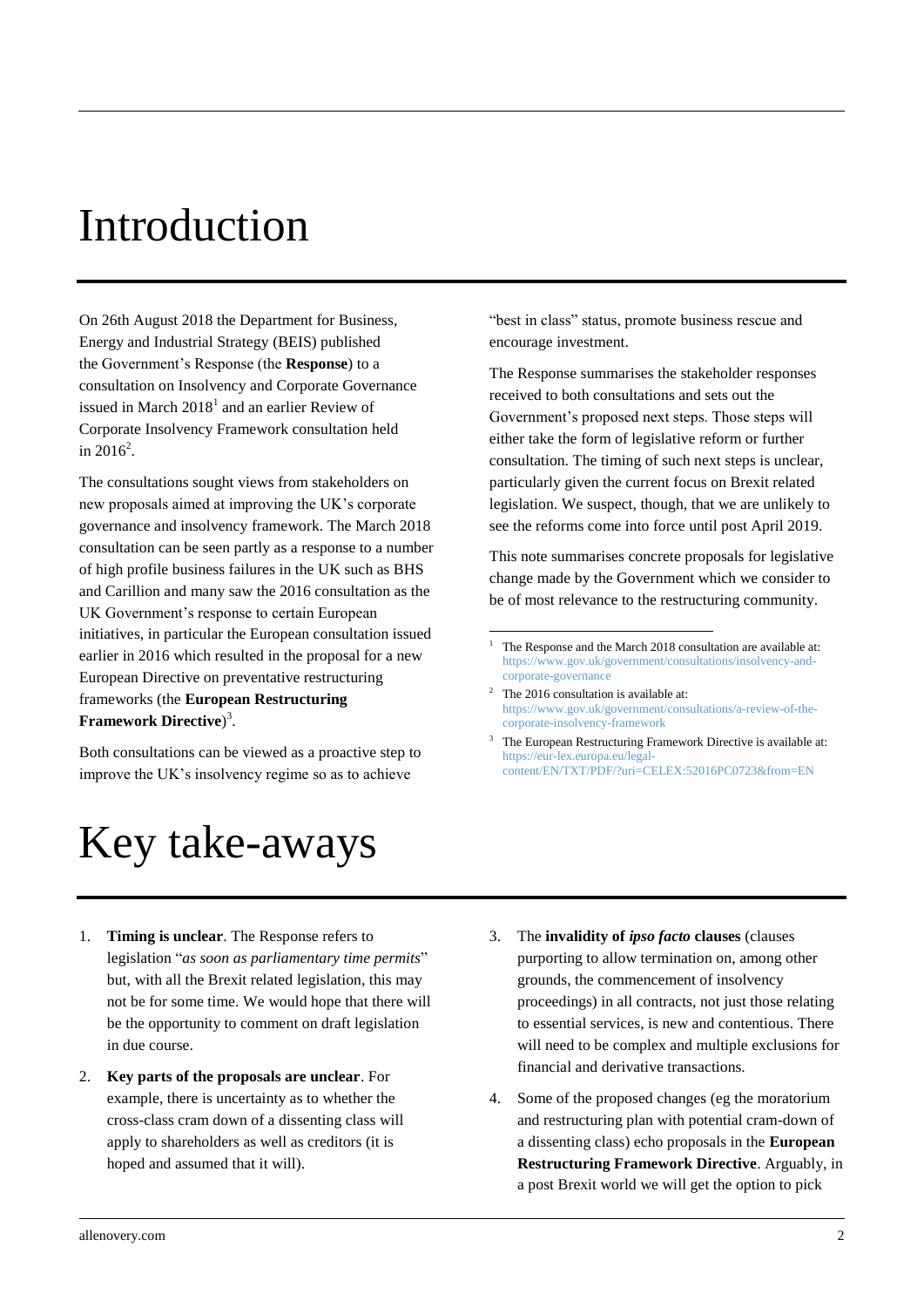the best parts of the Directive and ignore what we do not like.

- 5. **A company cannot be actually insolvent to use the moratorium** and must be able to meet current obligations as and when they fall due (plus any new obligations incurred during the moratorium). Query whether this means that contractual standstills and waivers will still be required.
- 6. The restructuring plan applies the **US bankruptcy "absolute priority rule"** (whereby the claims of a class of creditors must be paid in full before any junior class can receive any returns) but with some flexibility where (a) necessary to achieve the aims of the restructuring; and (b) just and equitable in the

circumstances. Query whether this will put a greater burden on the courts when establishing whether these tests are met.

- 7. A key question will be whether the new moratorium and restructuring plan processes can be used in respect of **foreign companies**. The Response does not answer this question but states that the Government will consider it in the context of the Brexit arrangements. This in itself suggests to us that these reforms are not imminent.
- 8. In conclusion, it is welcomed that the Government is considering how to ensure that UK proceedings remain competitive in a post-Brexit world. As always, however, the devil will be in the detail.

# <span id="page-2-0"></span>Corporate insolvency reform

The proposals to improve the current corporate insolvency regime are the most concrete and potentially most significant for insolvency and restructuring practitioners and investors. There are three main areas of change: (i) a new pre-insolvency moratorium (ii) a prohibition on *ipso facto* clauses; and (iii) a new restructuring plan.

### <span id="page-2-1"></span>NEW PRE-INSOLVENCY MORATORIUM

A new moratorium will be introduced to prevent creditor enforcement action whilst a company considers its options for rescue.

The new moratorium will operate on a standalone basis and is available to all companies subject to certain eligibility criteria and certain exclusions (see below). The directors will remain in control of the company during the moratorium (ie it is a debtor in possession tool); however a monitor will be appointed to protect creditors' interests (see further below).

The new moratorium will be initiated by filing papers at court (in the same way as for an out of court administration). The monitor will file a consent to act and confirmation that he or she is satisfied that the eligibility criteria and qualifying conditions are met. The monitor will notify creditors of the moratorium and

register the company's entry into the moratorium at Companies House.

#### **Scope and duration**

The new moratorium will be modelled on the same parameters as the administration moratorium.

It will last for an initial period of 28 days which can be extended by a further 28 days subject to the monitor's confirmation that the qualifying conditions continue to be met. If further extensions are required they have to be approved by more than 50% in value of unsecured creditors and more than 50% in value of secured creditors unless the company considers it impractical to obtain creditor votes in which case it can apply to the court for an extension.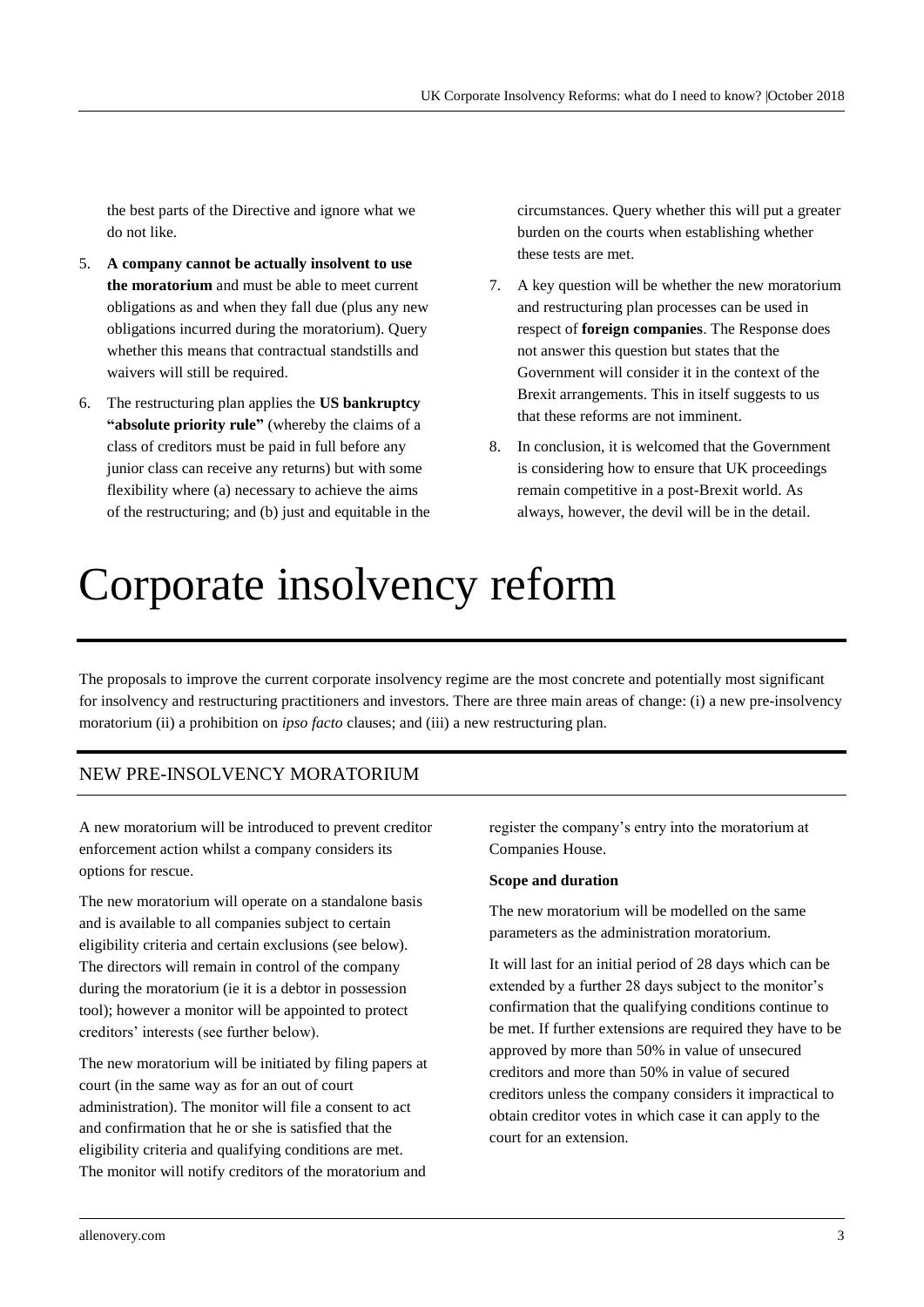Where a statutory procedure such as a scheme of arrangement or CVA has been proposed to creditors before the expiry of the moratorium, but the outcome has not yet been determined (eg because a vote is pending), the moratorium will stay in place until the creditors approve or reject the proposal.

#### **Qualifying conditions/eligibility**

In order to be eligible for a moratorium:

- a company cannot already be insolvent but should be in a state of prospective insolvency; presumably this is on a cash flow basis but this is not expressly stated in the Response;
- it must be more likely than not that a compromise or arrangement with creditors can be agreed (in practice this may require the monitor to consult informally with creditors); and
- the company needs to be able to meet its current obligations and those incurred during the moratorium as they fall due.

In addition a company:

- must not have entered into a moratorium, administration or a CVA in the previous 12 months;
- must not be subject to a petition for a winding up on public interest grounds; where there is a pending winding up petition on grounds other than public interest the court may approve the entry into a moratorium but the out of court filing method is not available;
- must not be a company excluded from the CVA moratorium applicable to small companies contained in Schedule A1 to the Insolvency Act (for example the capital markets arrangements exclusions will apply). Financial collateral arrangements will also be excluded from the scope of the moratorium. (The Response notes that the Government intends to repeal the small companies CVA moratorium contained in Schedule A1 to the Insolvency Act 1986.)

#### **Monitor**

To avoid abuse of the moratorium, a qualified insolvency practitioner will be appointed to supervise the moratorium (a **monitor**).

The monitor will assess the eligibility and qualifying conditions at the commencement of the moratorium and for the duration of the process.

The monitor will be obliged to terminate the moratorium if the qualifying conditions (eg the company being able to meet its current obligations) cease to be met. The monitor will have immunity from claims arising from an erroneous termination of the moratorium provided he or she acted in good faith.

The monitor will be responsible for sanctioning asset disposals outside the course of normal business, and the granting of any new security over company assets.

A monitor will not be prohibited from providing additional services to a company subject to a moratorium, eg restructuring advice, or from being appointed as a CVA supervisor or advising in relation to a restructuring plan (see below). However, a monitor cannot take an appointment as an administrator or liquidator in the 12 months following the expiry of the moratorium.

#### **Challenge to moratorium**

Creditors can challenge the moratorium either on the grounds that the qualifying conditions are not met (or the company is ineligible) or on the grounds of unfair prejudice to creditors at any time during the moratorium.

A creditor may make a request to the company or the court to lift the moratorium stay and the same principles will be applied as apply in relation to an application to lift the administration moratorium. However, the monitor will not be able to consent to the lifting of the moratorium stay.

#### **Costs incurred during moratorium**

Costs incurred during the moratorium will be treated in the same way as an expense in an administration and will have priority over any costs or claims in a subsequent administration or liquidation (including the expenses of these procedures). The highest priority will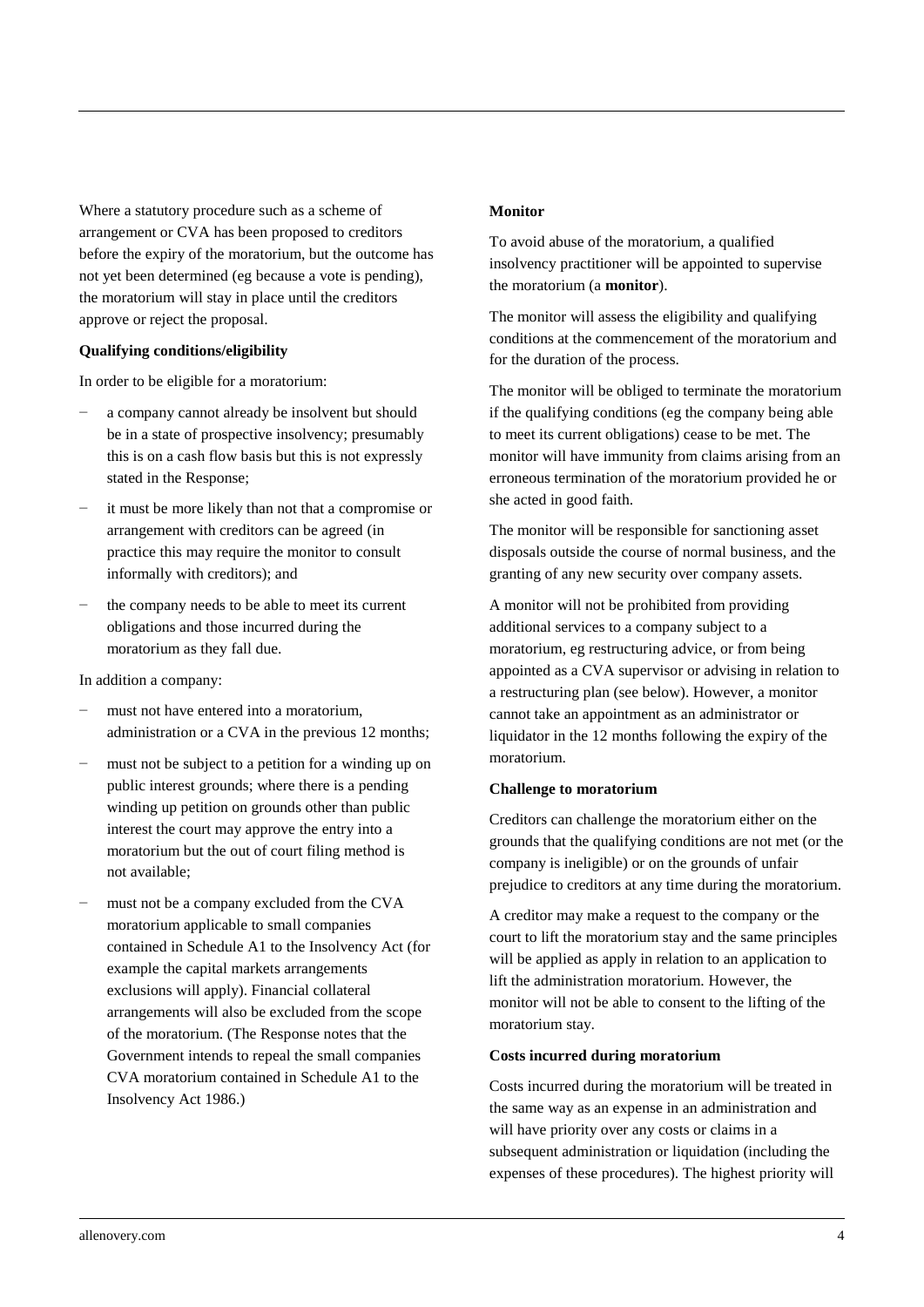be given to the claims of suppliers who are prevented from relying on termination clauses (see below). Other costs rank behind these followed by the fees of the monitor. However, the official receiver's fees will not be subordinated to any unpaid moratorium costs.

There is no intention to modify set-off rules during the moratorium process.

#### *Comment*

The intention in limiting the moratorium to solvent companies which can meet their obligations as they fall due is to encourage companies to address financial difficulties at an early stage. However, it may in practice be challenging to meet the financial eligibility criteria. If an interest payment or amortisation cannot be met during

## <span id="page-4-0"></span>SUPPLIER TERMINATION CLAUSES

The government will legislate to prohibit the enforcement of so called *ipso facto* clauses, ie termination clauses which permit one party to terminate a contract due to the insolvency or financial condition of the other party.

The government intends that such clauses will not take effect in a contract for the supply of goods and services or under a contractual licence eg of software or patents where the recipient of the goods and services or beneficiary of the licence enters a formal insolvency procedure, ie administration, liquidation or a CVA or the new moratorium process referred to above or the new restructuring plan described below. Consequently suppliers will have to continue to fulfil their commitments under their contract with the debtor company.

Suppliers will retain the ability to terminate contracts on other grounds permitted by the contract including:

- for non-payment of liabilities incurred following entry into a moratorium, restructuring plan or insolvency procedure;
- by giving notice in accordance with the terms of the contract; and

the moratorium period will creditors need to extend the date for payment if the company is to qualify as solvent? How far in the future does the company have to look to for the purposes of determining that it is solvent at the time of entry into the moratorium?

Does the ability of creditors to challenge the moratorium limit its usefulness in practice? Can the making of a demand, eg by a creditor with on demand facilities, effectively bring the moratorium to an end?

The Response is also silent on the jurisdictional requirements for a company to apply for a moratorium. It is therefore unclear whether it will be available to non-UK registered companies.

for reasons unconnected with the company's financial position or the fact it has entered into a moratorium, restructuring plan, or insolvency procedure.

The Response states that certain types of financial products and services represent special cases and will be exempted although no further details are given. Licences issued by public authorities (eg regulatory licences) will not be covered by the *ipso facto* provisions.

Where a supplier will be significantly adversely affected by these measures, it will be able to apply to court to exercise a right to terminate on grounds of undue financial hardship. In considering such application the court will need to assess whether or not the supplier will be more likely than not to enter an insolvency procedure as a result of being compelled to continue supply. The court will also need to consider whether exempting the supplier from the obligation to supply is reasonable in the circumstances have regard to the effect of non-supply on the debtor company and the prospects of rescue.

The Government intends the threshold for the court to grant an exemption from continuing to supply to be high so that a supplier should only seek an exemption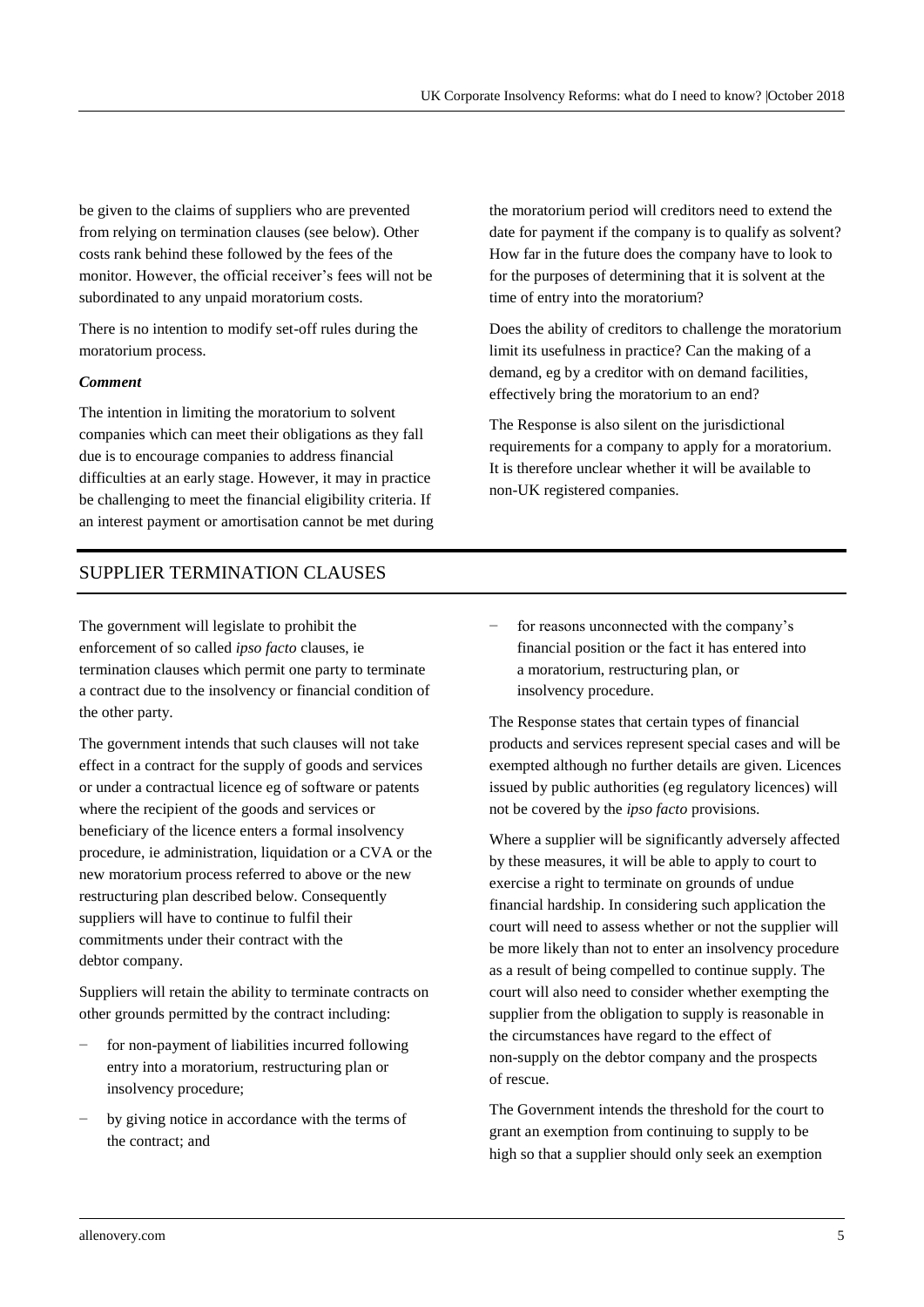from the court if continued supply threatens its own insolvency.

#### *Comment*

In principle the *ipso facto* provisions apply to all suppliers. This contrasts with the current regime which provides for continuity of supply of essential services such as utilities and IT. It is also a departure from the narrower proposals in the 2016 consultation. A key issue will be the definition of "goods and services" and the scope of exemptions from the provisions. Which types of financial products and services will be exempted? Will lenders have to continue to make available overdraft facilities or revolving credit or letter of credit facilities? What will the position be in relation to asset leasing arrangements? Depending on the scope of the

termination provisions there may be a trend towards negotiating earlier termination triggers in contracts which could defeat the purpose of ensuring continuity of supply.

Of course, a key concern is how these provisions will affect close-out netting and set-off under derivative transactions. Clearly carve-outs will be needed but these could become complex given the many different types of derivatives transactions.

There is also a lack of clarity on whether the prohibition on termination will apply only following the entry into insolvency or the new moratorium or restructuring plan or whether it will prevent termination on grounds linked to financial condition eg the state of insolvency outside a formal insolvency or pre-insolvency process.

### <span id="page-5-0"></span>NEW RESTRUCTURING PLAN

The Government proposes the introduction of a new standalone restructuring procedure that may be proposed by solvent or insolvent companies (subject to certain exclusions as described below). A principal feature of the new plan would be the use of a cross-class cram down provision, which would allow a company to bind all creditors including junior classes and (it is hoped) shareholders.

#### **Eligibility**

Those companies which are excluded from the small companies CVA moratorium and which will be excluded from the new moratorium (for example companies involved in capital markets arrangements) will not be able to propose a restructuring plan.

There will be no financial entry criteria and a company acting through its insolvency officeholders as well as a company acting by its directors will be able to propose a restructuring plan. However, unlike a scheme of arrangement only a company rather than its creditors may propose a restructuring plan. In practice schemes are usually proposed by a company in any event.

It is not clear what the jurisdictional test will be for a company wishing to propose a restructuring plan eg whether it will be a COMI based test (like

administration) or a "sufficient connection" test as for schemes of arrangement. The Response states that the Government will continue to consider the issue of jurisdiction in the context of the UK's departure from the European Union.

#### **Process**

The process will closely resemble that for schemes of arrangement. The Response states that a restructuring plan proposal will be circulated to creditors and shareholders and filed at court. It also says that the company will formulate classes. It is therefore not clear if the company has to submit the plan to a vote of shareholders and all creditors or whether shareholders and creditors are only required to vote if they are a class which is affected by and intended to be bound by the scheme.

As in the case of a scheme of arrangement there will be a first hearing to examine the classes of creditors and shareholders proposed by the company, the formulation of which may be challenged by creditors and shareholders. The Government intends that the jurisprudence which has developed in relation to schemes be applied in relation to class formation for the new restructuring plan. If satisfied with class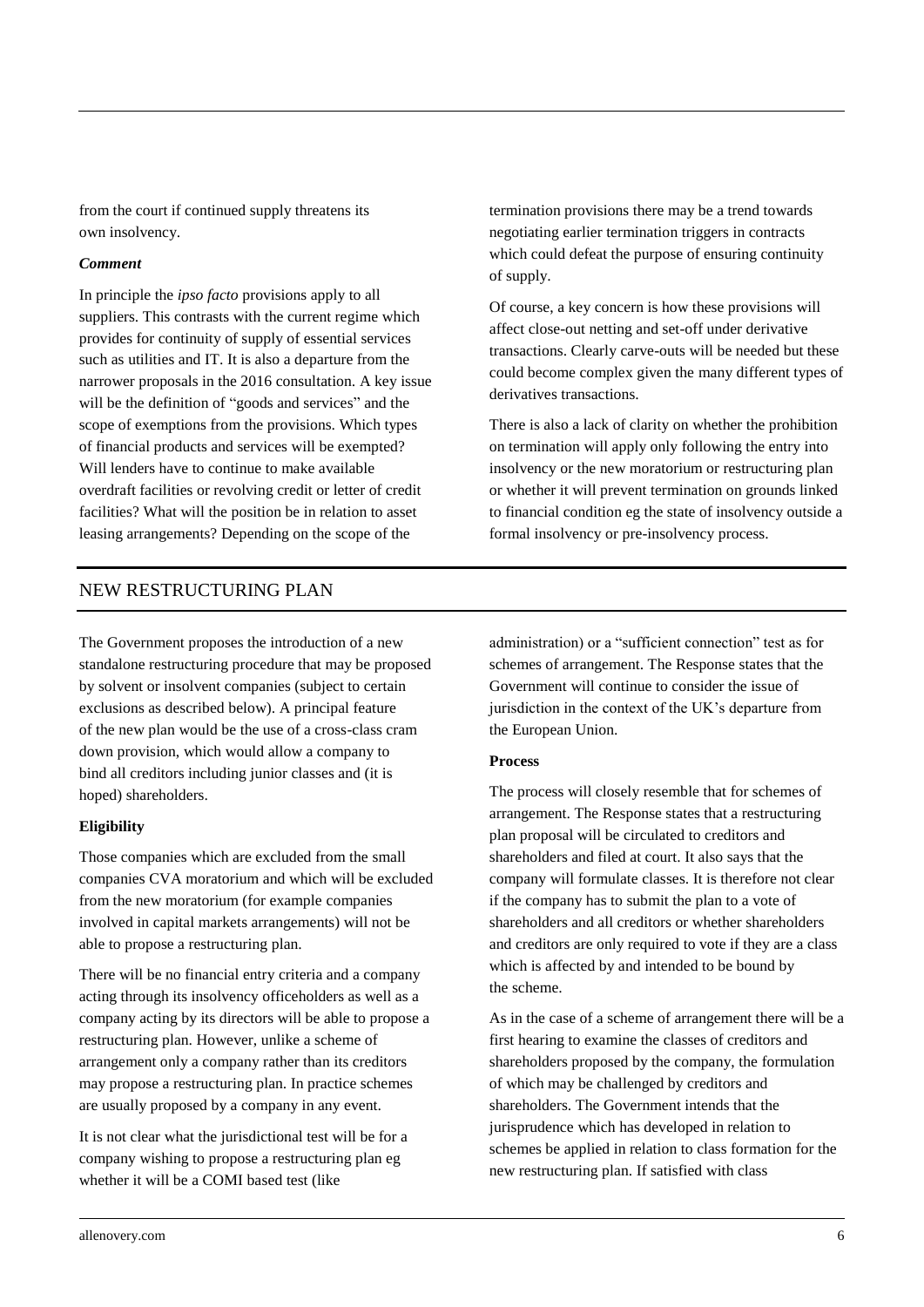composition, the court will confirm a date for a vote to take place (which is likely to be by way of electronic voting procedure rather than a physical meeting).

The Government will prescribe certain mandatory information which will be required to be provided to creditors/shareholders which may take a form similar to the explanatory statement used in schemes.

The Government does not intend to prescribe the terms or duration of the restructuring plan so as to give a company maximum flexibility to address its financial difficulties.

In a departure from the formal scheme process, it is expressly contemplated that creditors or shareholders may submit counterproposals which the court may allow to be put to other creditors and shareholders. However, there is no detail as to the timing and process for counterproposals to be submitted, eg it is unclear whether they need to be submitted and assessed before the first hearing or between the first hearing and the vote. The Response states that if no counterproposals are submitted or permitted by the court the creditors and shareholders will vote on the proposal.

If the requisite voting majorities are met and the rules for imposing a cross-class cram down are complied with, there will be a second hearing at which the court will consider whether the relevant requirements have been met and will make a decision whether or not to confirm the restructuring plan.

#### **Voting majorities**

The voting majority will be 75% in value (measured by value of gross debt) of the creditors (and presumably shareholders) in each class (who vote) with the additional requirement that more than half of the total value of unconnected creditors must also vote in favour. This removes the "majority in number" requirement applicable in a scheme and aligns the voting thresholds to those in a CVA, although in a CVA the requirement is that more than half of the value of unconnected creditors do not vote against the proposal rather than vote in favour.

Notwithstanding that a class does not vote in favour, a creditor or (it is hoped) shareholder may be bound by the plan if the cross-class cram down rules are met.

#### **Cross-class cram down**

At least one class of impaired creditors (ie who will not receive payment in full under the restructuring plan) must vote in favour of the restructuring plan in order for it to be confirmed by the court.

The restructuring plan legislation will also provide that a dissenting class of creditors must be satisfied in full before a more junior class may receive any distribution or keep any interest under the restructuring plan. This is similar to the rule contained in Chapter 11 of the US Bankruptcy Code (known as the **absolute priority rule**). However, in response to criticism of the inflexibility of the absolute priority rule in Chapter 11, the Government intends that a court may confirm a plan notwithstanding that it does not comply with the restructuring plan priority rule where non-compliance is necessary to (i) achieve the aims of the restructuring and (ii) is just and equitable in the circumstances. Nonetheless the test for overriding the priority rule is intended to create a high threshold.

#### **Comparator**

In determining whether a plan which effects a cram down of dissenting classes is fair, the test will be whether the plan gives a better outcome to creditors than the next best alternative. This may not necessarily be liquidation. For example, administration may be a realistic option and deliver a higher value than liquidation. In the event of challenge the court will determine what the next best alternative for creditors is.

#### *Comment*

A key issue in the context of cross-border insolvencies will be the jurisdictional test for a company to apply for a restructuring plan.

The inclusion of the cross-class cram down provision and the next best alternative comparator may lead to challenges and require more detailed valuation evidence than that submitted in schemes of arrangement where each affected class has a vote.

It is also unclear whether the next best alternative comparator will just be relevant to cross-class cram down, or whether it will inform class composition.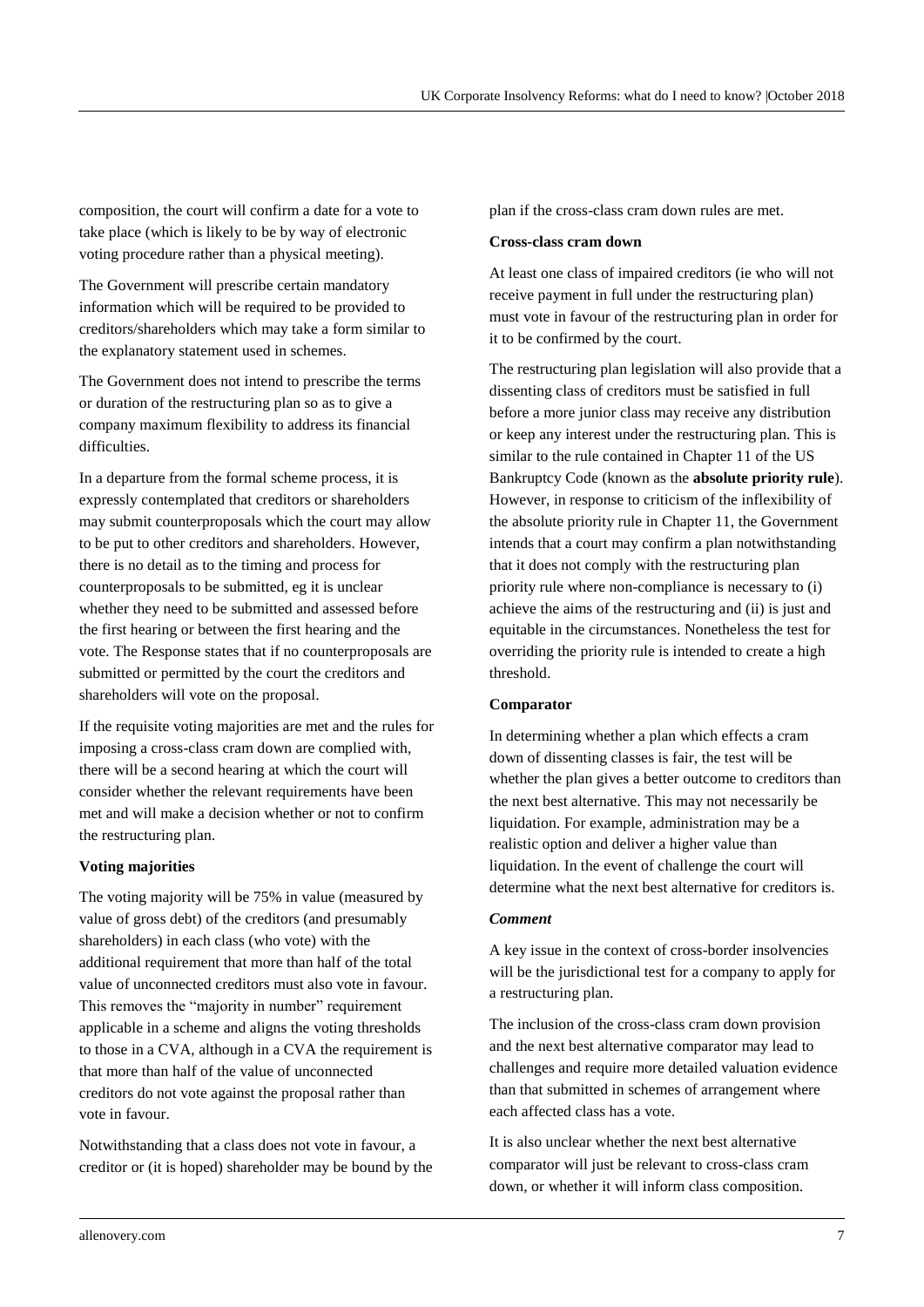### <span id="page-7-0"></span>RESCUE FINANCE

The Government has decided not implement proposals to encourage rescue finance, but will keep the issue under review.

# <span id="page-7-1"></span>Mitigation of major corporate failure

### <span id="page-7-2"></span>SELLING SUBSIDIARIES IN DISTRESS

Measures will be introduced so that a director of a holding company which sells a large subsidiary in financial distress and who does not give due consideration to the interests of the stakeholders of the subsidiary can be disqualified and made personally liable via a compensation order if the subsidiary enters into insolvent administration or insolvent liquidation within 12 months.

A director will not be exposed to liability if they had a reasonable belief at the time of the sale that the sale would deliver no worse an outcome for the stakeholders of the subsidiary than if it had been placed into insolvent administration or insolvent liquidation.

The Government will provide a non-exhaustive list through legislation and/or guidance of matters which the court may take into account in determining the reasonableness of a director's beliefs in relation to the impact of a sale, which may include: (i) whether professional advice on the impact of the sale on the stakeholders' subsidiaries was considered and (ii) the extent to which the board of the holding company consulted with major stakeholders of the subsidiary prior to the sale.

The measures will apply only to the sale of a large subsidiary (ie not a small or medium company for the purposes of the Companies Act 2006).

As regards the definition of "financial distress" for the purposes of these measures, the March 2018 consultation

focussed on a situation where at the time of the sale the subsidiary is either insolvent or insolvent but for guarantees provided by other companies or directors in its group. It is unclear whether this test is intended to apply or whether any subsidiary is in scope if it goes into insolvency within 12 months of the sale. If it does apply, it is unclear how insolvency has to be tested.

#### *Comment*

The Government has sought to strike a balance between encouraging holding company directors to consider the interests of the subsidiary's stakeholders and protecting the holding company directors from liability so as not to deter legitimate business rescue. Nevertheless, there are a number of concerns for holding company directors and the risk of personal liability could mean that directors are incentivised to put more subsidiaries into insolvency and potentially for more companies to be sold via a pre-pack insolvency process.

Although the Government have dismissed this concern, there is a potential for conflicts of interest between the duties the director owes to the holding company and to the subsidiary's stakeholders.

In order to establish that they have acted reasonably directors of the holding company may have to diligence the business plans and creditworthiness of the purchaser. Until the Government publishes guidance for directors in these situations the burden this new measure will impose on directors will be unclear.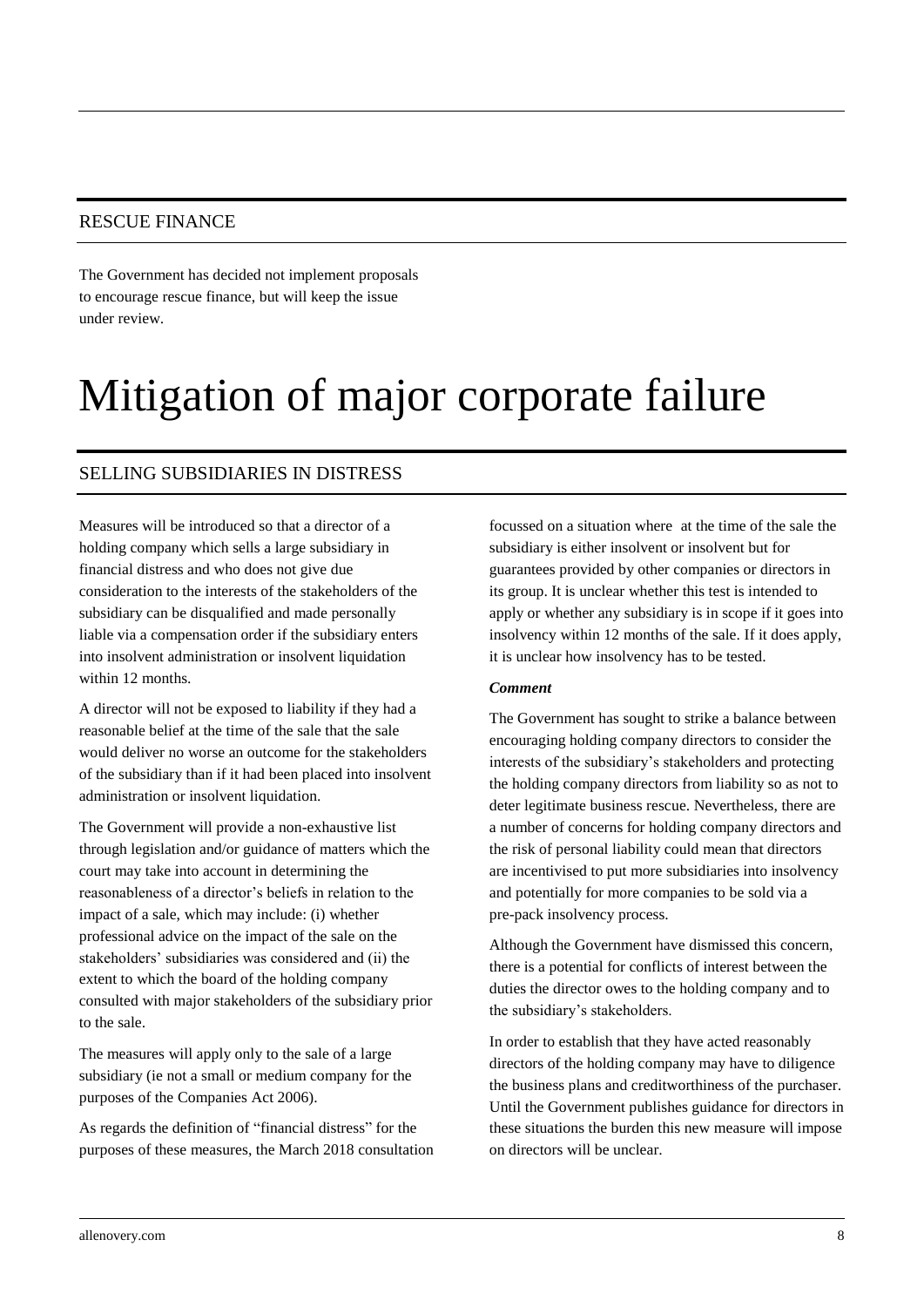### <span id="page-8-0"></span>VALUE EXTRACTION SCHEMES

The Government does not propose to introduce new standalone powers to challenge transactions which extract value from companies in the lead up to insolvency.

However, the Government does propose to change the law so that where a company has provided a preference to a connected person there is a presumption that the company is insolvent at the time of the transaction. This aligns the position with that for transactions at an undervalue.

The Government will also consider changes to make it easier for an insolvency officeholder to challenge

extortionate credit transactions, whilst recognising the risks being taken by credit providers, and will consider whether changes can be made to other existing provisions so as to make it easier to pursue antecedent transaction claims.

Areas for potential change include addressing uncertainty about whether the granting of security can constitute a transaction at an undervalue and whether a shadow director can be subject to a remedy under section 212 of the Insolvency Act 1986 (remedy against delinquent directors) and dealing with the challenges of pursuing wrongful trading claims against directors.

### <span id="page-8-1"></span>OTHER REFORMS

#### **Dissolved companies**

The Government will make amendments to the Company Director Disqualification Act 1986 in order to allow investigation of former directors of dissolved companies without having to restore dissolved companies to the register.

# <span id="page-8-2"></span>Conclusion

#### **Prescribed Part**

The Government will increase the current £600,000 cap on the proportion of ring-fenced funds to be paid to unsecured creditors in insolvencies to £800,000. The increase matches inflation since the cap's introduction in 2003.

The Government's proposals potentially give the UK some helpful new restructuring tools. In particular, the new moratorium and restructuring plan (with its ability to cram down dissenting classes of creditors) could enable the UK to compete with the US and other jurisdictions that are improving their insolvency and restructuring laws. However, the devil will be in the detail (in particular the ability of foreign companies to use these procedures) and we will need to review the draft legislation in order to understand what it will mean

in practice. Legislation will be put forward "*when parliamentary time permits*", so in practice it could be some time before the new tools are capable of being put to work.

#### THIS REVIEW IS AVAILABLE BY EMAIL

**Receive it today by emailing your request to: [epublications@allenovery.com](mailto:epublications@allenovery.com)**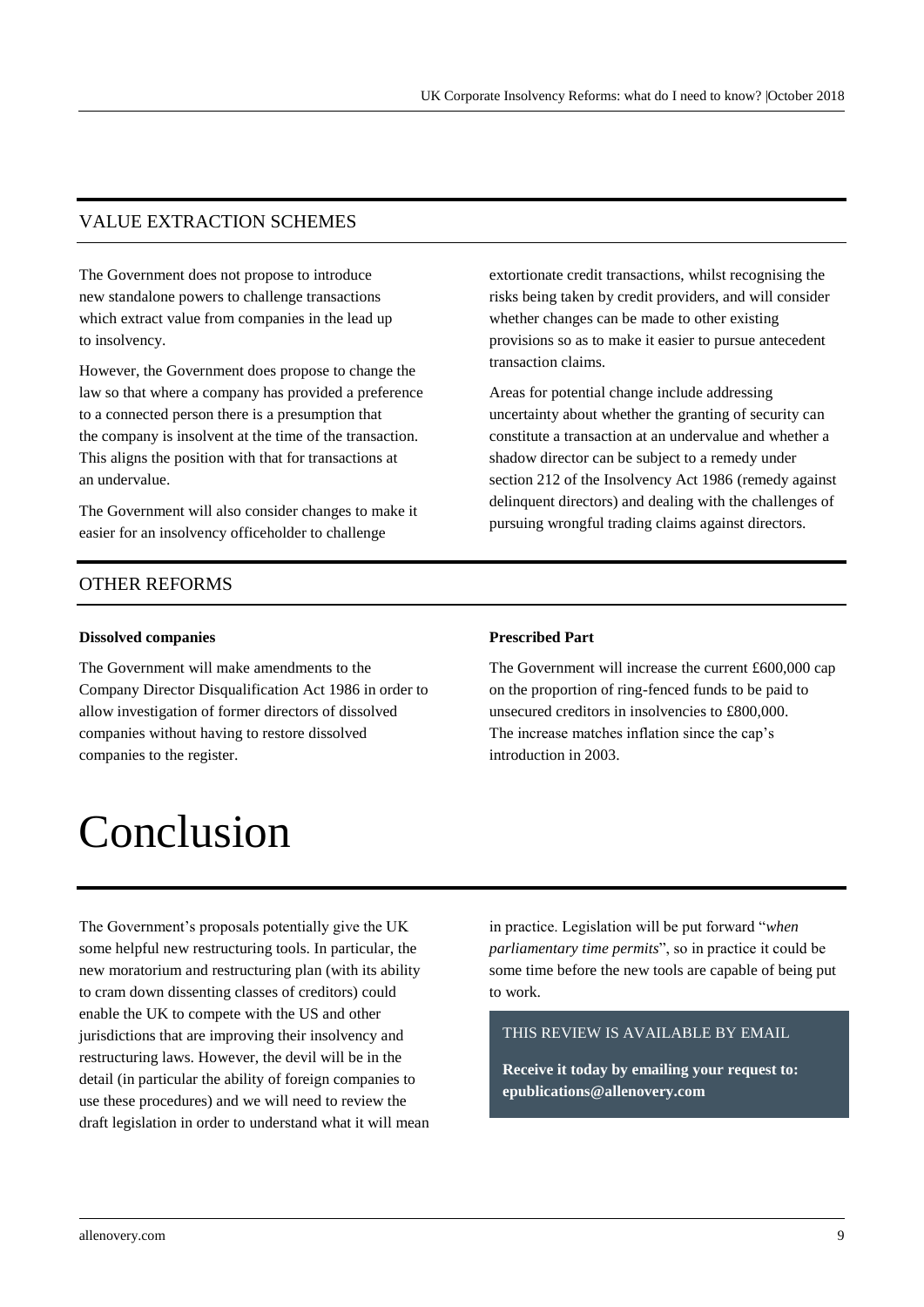# <span id="page-9-0"></span>Key contacts

If you require advice on any of the matters raised in this document, please call any of our partners or your usual contact at Allen & Overy.



Katrina Buckley Partner Tel +020 3088 2704 katrina.buckley@allenovery.com



Tim Crocker Partner Tel +020 3088 3208 tim.crocker@allenovery.com



Earl Griffith Partner Tel +020 3088 2635 earl.griffith@allenovery.com



Jennifer Marshall Partner Tel +020 3088 4743 jennifer.marshall@allenovery.com



Joel Ferguson Partner Tel +020 3088 2414 joel.ferguson@allenovery.com



David Lines Partner Tel +020 3088 2680 david.lines@allenovery.com



Lucy Aconley Senior Associate Tel + 020 3088 4442 lucy.aconley@allenovery.com



Ian Field Partner Tel +020 3088 2671 ian.field@allenovery.com



Mark Sterling Partner Tel +020 3088 2662 mark.sterling@allenovery.com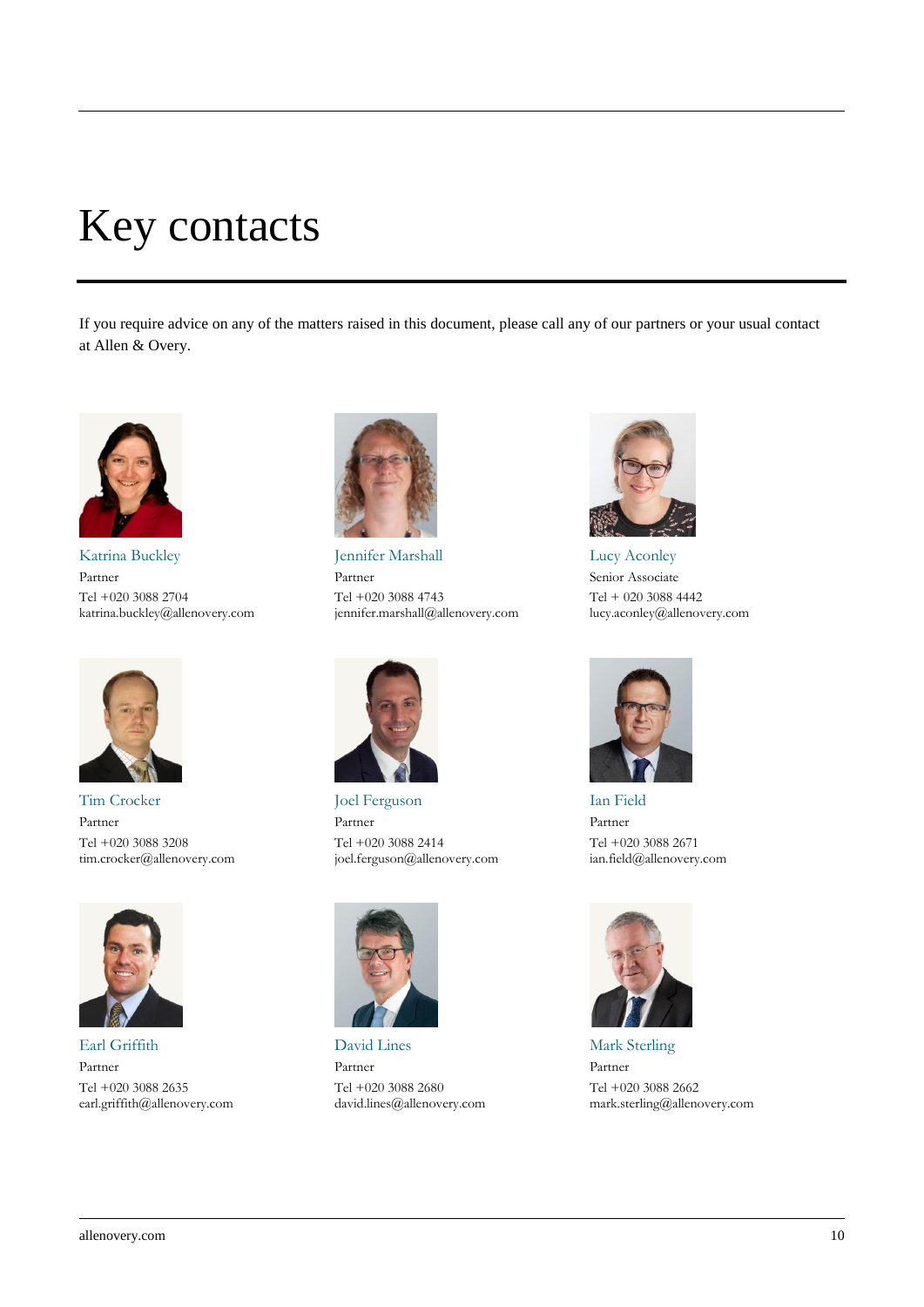

Andrew Trahair Partner Tel +020 3088 2780 andrew.trahair@allenovery.com



Hannah Valintine Partner Tel +020 3088 2238 hannah.valintine@allenovery.com



Randal Weeks Partner Tel +020 3088 2661 randal.weeks@allenovery.com